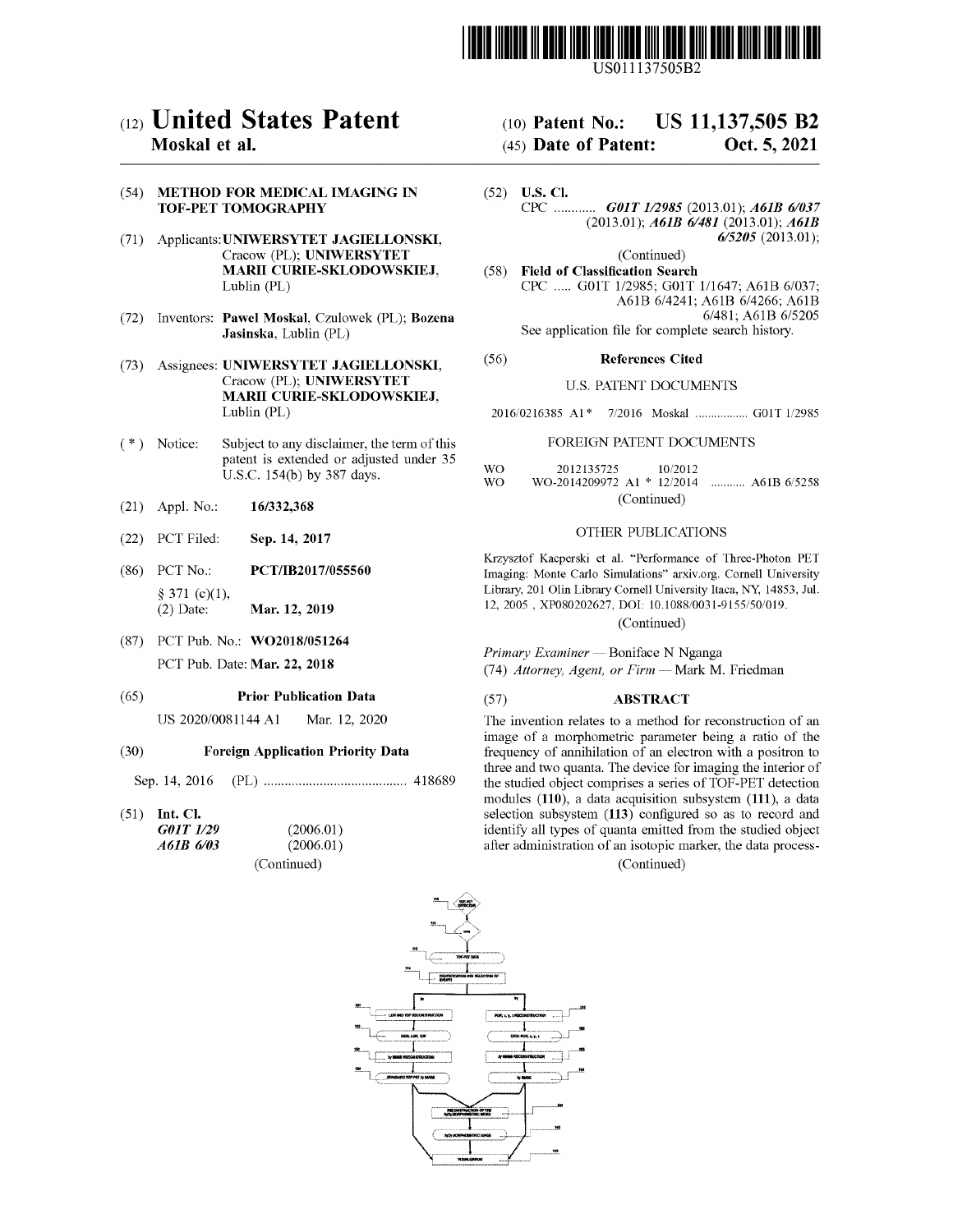$\frac{3}{2015028004}$  system being characterised in that it allows for recon-<br>structing (121, 123, 131, 133, 141) and visualising (143) of WO 2017043985 3/2017 a  $\delta_{3v}(x,y,z)$  image of the ration of two-quantum and threequantum annihilations without the necessity to measure the **OTHER PUBLICATIONS**<br>deexcitation quanta.

# 5 Claims, 1 Drawing Sheet

- (51) Int. Cl.<br>  $A6IB 6/00$   $(2006.01)$   $(2006.01)$  Decays Meas GOIT 1/164<br>(52) U.S. Cl.  $(2006.01)$  $(2006.01)$
- (52) U.S. CI.<br>CPC ...........  $A61B\ 6/4241\ (2013.01)$ ;  $A61B\ 6/4266$  $(2013.01);$   $G01T1/1647$   $(2013.01)$

# ( 56 ) References Cited

### FOREIGN PATENT DOCUMENTS

WO WO-2015006123 A1 \* 1/2015 ........... A61B 6/5205 \* cited by examiner

| WO. | 2015028604 | 3/2015 |
|-----|------------|--------|
| WO. | 2017043985 | 3/2017 |

Alkhorayef M et al . " Measurment of Three Gamma Annihilation by Lanthanum-Based Crystals Compared With Nai(TL) and HPGE" Journal of Radianalytical and Nuclear Chemistry, Klauwer Academic Publishers DO, vol. 291, No. 2, Jul. 10, 2011. XP019998192<br>pp. 493-496.

Kaminska D et al "A Feasibility Study of Ortho-Positronium Decays Measurment With the J-PET Scanner Based on Plastic Scintillators" The European Physical Journal C, Springer Berlin<br>Heidelberg vol. 76, No. 8, Aug. 9, 2019 pp. 1-14 XP036058147.

R. Pietrzak et al. "influence of neoplastic therapy on the investigated blood using positron annihilation lifetime spectroscopy", Nukleonika 2013, 58(1) pp. 199-202.

J. N. Sherwood, "The temperature dependence of positron lifetimes in solid pivalic acid" Chem. Phys., 63, (1981) 51.

B. Jasinska, A.e. Koziol and T. Goworek " Void Shapes and o-Ps lifetime in molecular crystals", Acta Phys. Polon. A95 (1999) 557.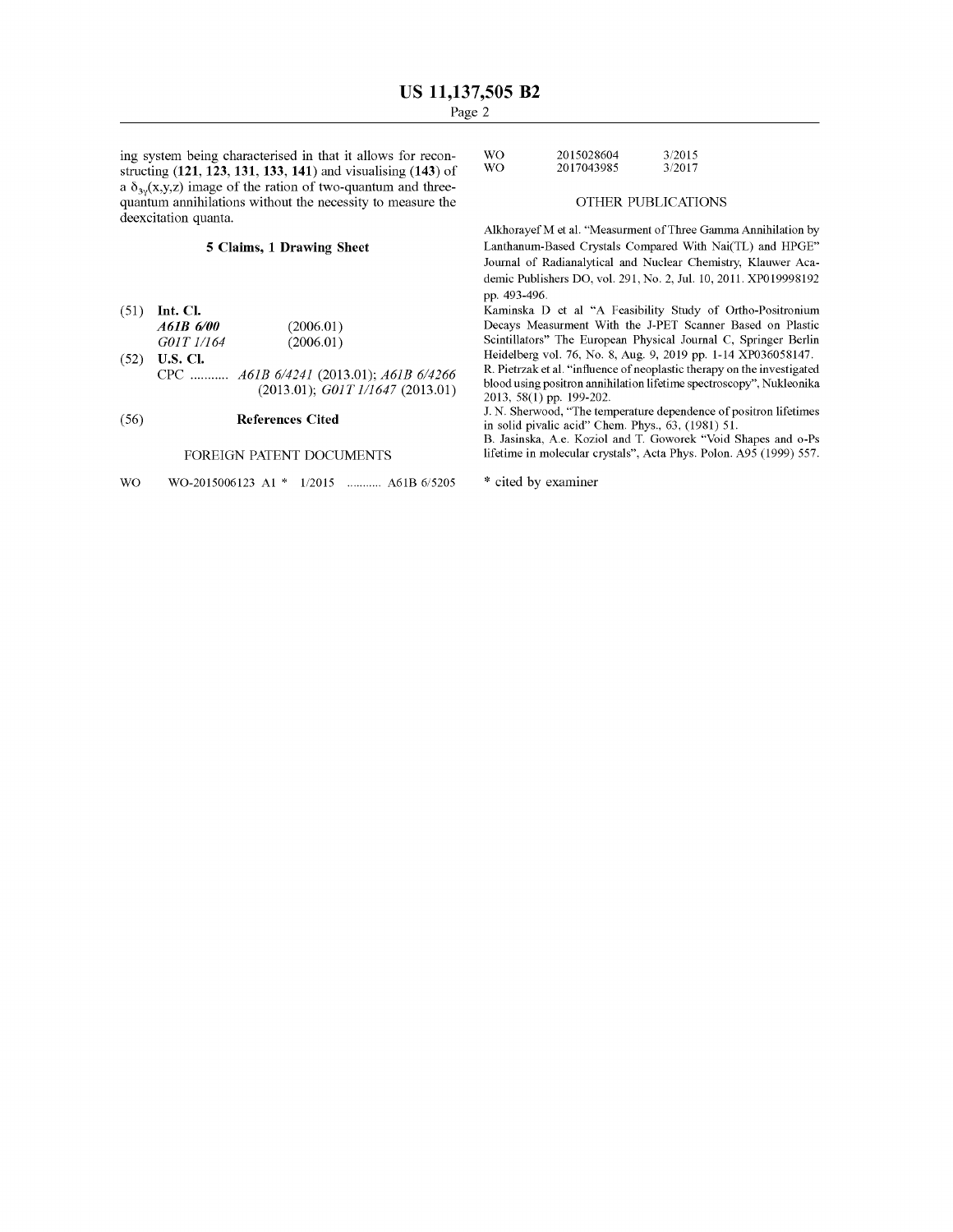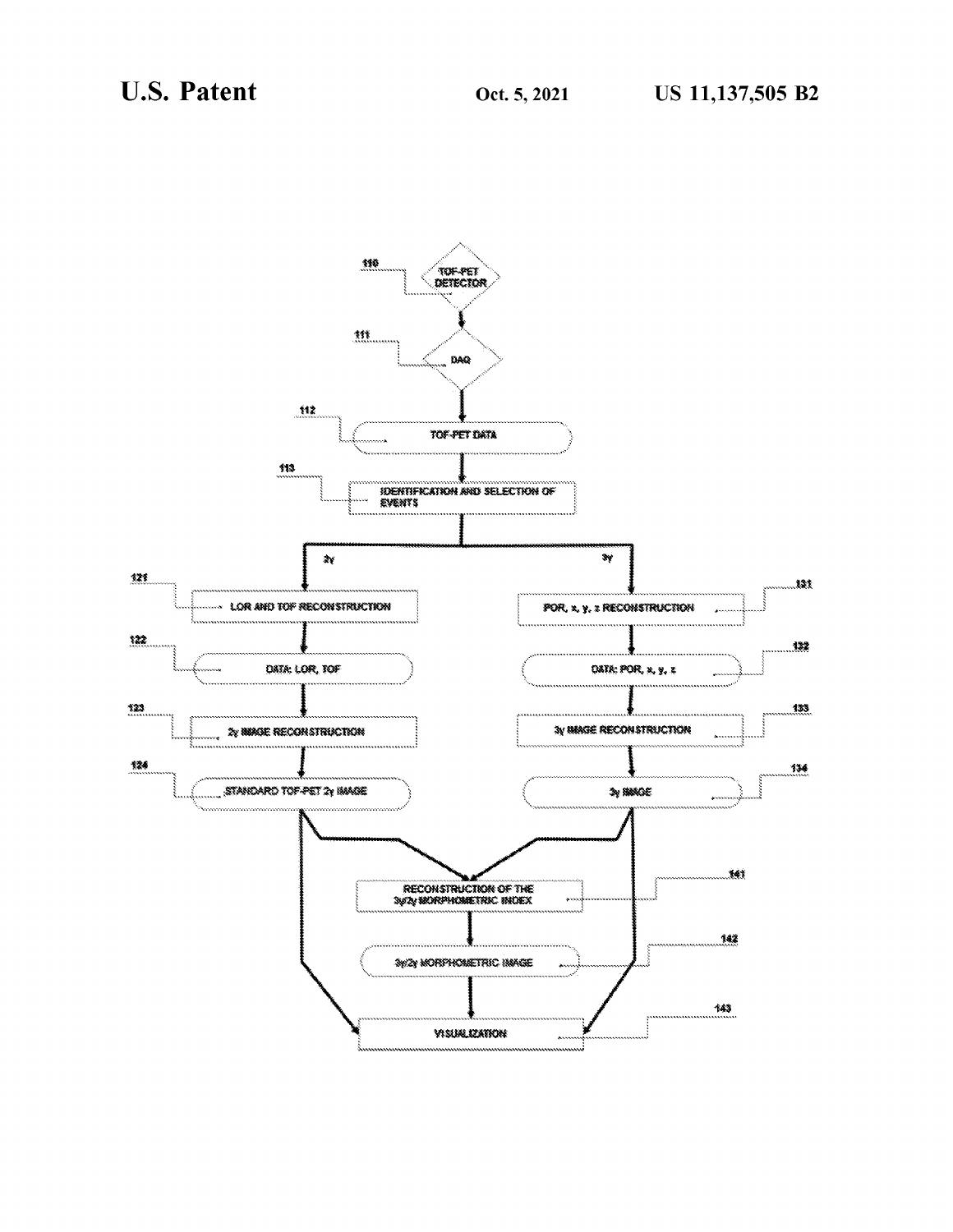TOF-PET tomography, based on the ratio of 3y/2y quanta 5 neoplastic therapy on the investigated blood using positron<br>which are formed during the electron-positron annihilation.<br>The method described in the present invention

enabling determination of the size and localisation of a of isotopes most common in the PET, such as e.g. <sup>18</sup>F and neoplasm as well as search for metastases. The PET tech-15<sup>-11</sup>C, which, while decaying to the ground sta nique allows for detecting the metastases even at a stage mucleus, emit only a positron, not emitting any deexcitation which cannot be detected by other methods, normally used quantum. Moreover, there are no known methods

Prior to PET examination, a patient receives a radiophar-<br>maceutical containing a radioisotope, e.g. <sup>18</sup>F or <sup>11</sup>C, having 20 Therefore, it would be highly desirable to develop a<br>nuclei which undergo a beta plus decay, em The PET technique used currently is based on annihilation direct ortho-positronium lifetime measurements in living<br>of a positron emitted by a radiopharmaceutical and an organisms, and to apply this method in a tomograph wh quanta, which have an energy of 511 keV each. PET 25 use of radiopharmaceuticals that contain both isotopes emit-<br>tomographs enable recording of the annihilation quanta (511 ting deexcitation quanta, and those which do not keV). For every recorded event, spots of interaction of the quanta.<br>quanta in the tomograph and time differences between the The solution described in the Patent Application No.<br>interaction events of the recorded quanta (c interaction events of the recorded quanta (called time of WO2015/028604 was based on the observation that there is flight, TOF) are determined. Then, knowing the spots and 30 a correlation between the o-Ps lifetime ( $T_{o-F$ 

general into two classes depending on the type of radioiso-<br>the E. Kozioł and T. Goworek "Void shapes and o-Ps lifetime in<br>topes used. The first, most frequently used class, comprises molecular crystals", Acta Phys. Polon. isotopes, which after the emission of a positron transform The solution according to the present invention is based into a daughter nucleus in the ground state. This group 40 on other observations, namely:<br>includes e.g.  $18F$ , which as a result of a nuclear reaction (i) the size of the void space between molecules is includes e.g. <sup>18</sup>F, which as a result of a nuclear reaction (i) the size of the void space between molecules is<br>emits a positron and is transformed into a stable nucleus of determined by the  $f<sub>oP-s-3y</sub>$  fraction of t <sup>18</sup>O. The second class of isotopes, including e.g. <sup>44</sup>Sc or <sup>14</sup>O, annihilating with 3y emission. It is a consequence of the during a beta plus decay are transformed into a daughter correlation between  $f_{oPs-3y}$  and  $T$ citation of the daughter nucleus occurs almost immediately with an average interval of the order of several picoseconds with an average interval of the order of several picoseconds where  $T_{o-Ps-vacuum}$  is the value of the o-Ps lifetime in vacuum, equal to 142 ns;<br>Although the deexcitation quantum is not used in PET 50 (ii) a change in the  $f_{$ 

Although the deexcitation quantum is not used in PET 50 (ii) a change in the  $f_{o-P<sub>s-3\gamma</sub>}$  fraction accompanying a imaging currently, and in fact its interaction in the tomo-<br>change in the size of the void volume betwe imaging currently, and in fact its interaction in the tomo-<br>graph may lead to an additional background, Patent Appli-<br>ecules manifests itself as a change in the  $f_{av2y} = N_a/N_{2y}$ graph may lead to an additional background, Patent Appli-<br>cations Nos. PCT/PL2015/050038 and WO2012/135725 ratio in the positron-electron annihilation into 3y and cations Nos. PCT/PL2015/050038 and WO2012/135725 ratio in the positron-electron annihilation into 3y and have described recently a possibility to utilise it for simul-<br>into 2y. taneous imaging with several radiopharmaceuticals, and 55 To determine the dependence of  $f_{\alpha P_{s-3\gamma}}$  on the  $f_{\alpha P_{s-3\gamma}}$  ratio Patent Application No. WO2015/028604 discloses a method measured experimentally by the me Patent Application No. WO2015/028604 discloses a method measured experimentally by the method according to the<br>for morphometric imaging, utilising a deexcitation quantum present invention, it is necessary to discuss both p for determination of lifetimes of ortho-positronium (o-Ps) leading to two-quantum annihilation, and three-quantum atoms formed inside body cells during PET imaging. Appli-<br>cation No. WO2015/028604, and then also Applicati PCT/PL2015/050038 describes that in order to define the  $\beta^+$  decay of a radioisotope) may annihilate directly with one image of ortho-positronium lifetimes, a deexcitation quan-of electrons of the studied object or it m image of ortho-positronium lifetimes, a deexcitation quan-<br>tum should be recorded in every event, determining the time state with an electron—a positronium (Ps) atom. Then, of creation of an o-Ps atom, as well as quanta from two- or positronium may be trapped inside a void volume between<br>three-quantum annihilation should be recorded, which allow 65 molecules of the studied body. Ps may be for three-quantum annihilation should be recorded, which allow 65 molecules of the studied body. Ps may be formed in two<br>for defining the moment of decay of the positronium atom. states: para-Ps (in which the positron and the The average ortho-positronium lifetime  $(T_{o-Ps})$  and the

**METHOD FOR MEDICAL IMAGING IN** probability of its formation  $(P_{o-Ps})$  determined in every<br> **TOF-PET TOMOGRAPHY** voxel of the image serve as a morphological indicator,<br>
The invention relates to a method for medical imaging

which cannot be detected by other methods, normally used quantum. Moreover, there are no known methods in prior art<br>for detection of anatomical or morphological changes. <br>at present, which could utilise all types of radio-

ting deexcitation quanta, and those which do not emit these

times for a large number of recorded events, a distribution of of the void in which the positronium atom is trapped<br>density of the annihilation spots is reconstructed, corre-<br>sponding to the image of intensities of the ra As is described in the Patent Application No. PCT/ 35 the order of angstroms,  $T_{o-Ps}$  is very sensitive to even PL2015/050038, radiopharmaceuticals may be divided in relatively small changes in the size or shape (B. Jasi

$$
f_{o-Ps-3\gamma} = T_{o-Ps} / T_{o-Ps-vacuum} \tag{1}
$$

states: para-Ps (in which the positron and the electron have a total spin equal to zero) or ortho-Ps (spins of both particles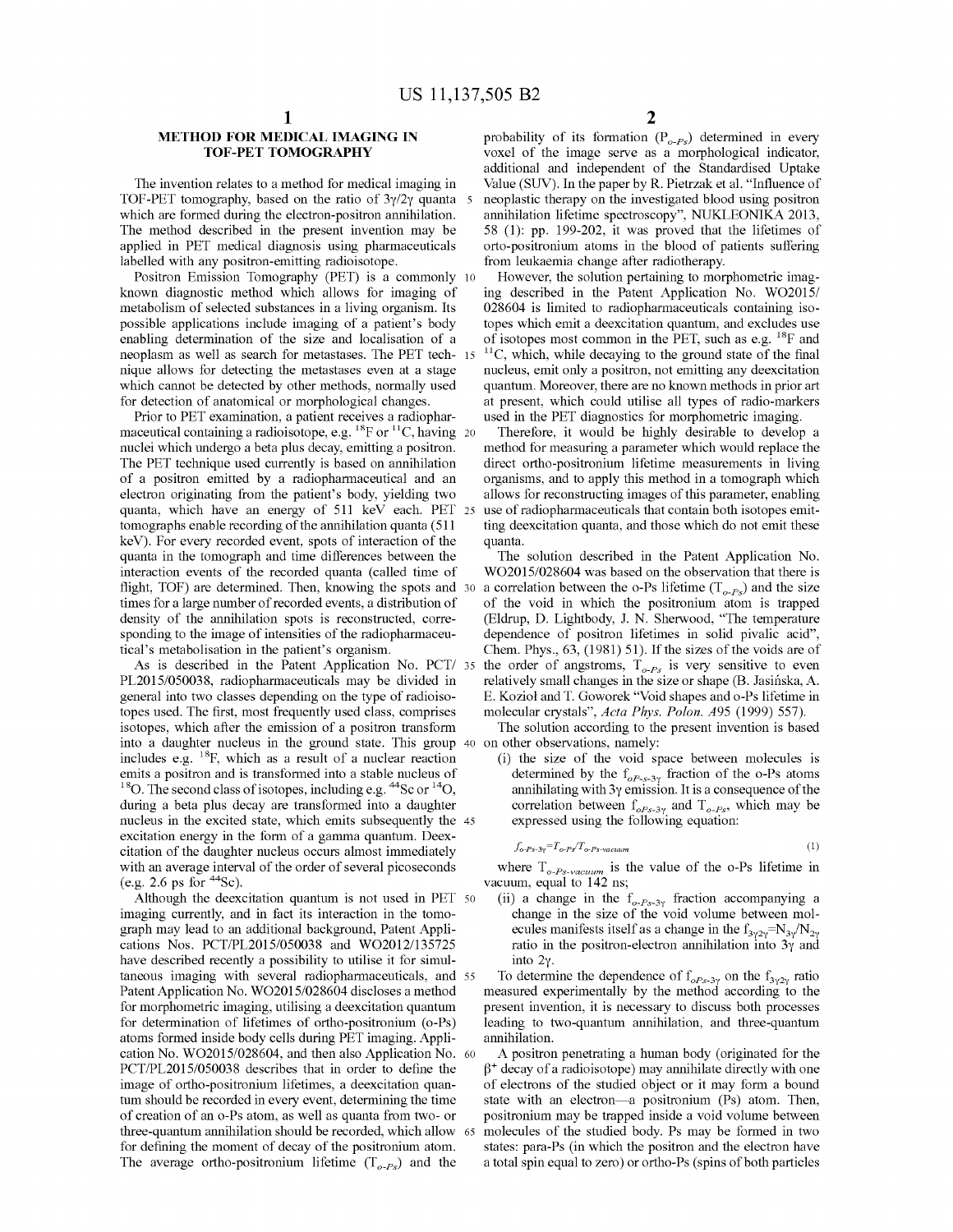30

35

40

add up to a spin value equal to 1). According to the laws of studied medium  $(f_{3\gamma2\gamma})$ , and the  $(f_{3\gamma2\gamma})$ , value in a reference conservation of quantum numbers, para-Ps decays with material, expressed as per mille: emission of an even number of quanta, mainly  $2\gamma$ , both in vacuum and in a medium. On the other hand, an o-Ps atom in vacuum annihilates mainly with  $3\gamma$  emission, while in matter, o-Ps may annihilate additionally into two quanta in a so-called pick-off process—with one of electrons of the surrounding medium. Thus, in the studied medium, o-Ps may annihilate by one of the two processes: some fractions In living organisms, water constitutes a good reference<br>by a spontaneous decay to  $3\gamma$ , and the remaining fraction—<br> $\frac{1}{10}$  material. The values of the lifeti by a spontaneous decay to  $\sigma_1$ , and the remaining machon-<br>by a pick-off process to  $2\gamma$ . The ratio of these two fractions<br>denotes on the size of the void enough lines who are all the space of the Magnetic Quenching depends on the size of the void space. The larger the void<br>Effect into the Blob Model of Ps Formation. Finite Sized Ps space, the longer the o-Ps lifetime is, and the larger the space is not model of Ps Formation. Finite Sized Ps space  $\frac{1}{2}$  is a Potential Well", Stepanov et al., Mater. Sci. Forum, Vol.

$$
f_{3\gamma 2\gamma} = \frac{f_{3\gamma}}{1 - f_{3\gamma}}
$$
 (2)

$$
f_{3\gamma} = \frac{\left(1 - \frac{4}{3}P_{o\cdot Ps}\right)}{372} + \frac{\tau_{o\cdot Ps}}{\tau_{o\cdot Ps \text{-}vacuum}}P_{o\cdot Ps} \tag{3}
$$

where  $P_{o-Ps}$  is the probability of ortho-positronium, depend-<br>ing on properties of the molecular structure of the studied<br>object. While deriving the above dependence, annihilations<br>to four or more gamma quanta were omit process may occur also by an annihilation to for every voxel,  $\frac{3y}{3y}$  (1/372xP<sub>o-Ps</sub> x(1–f<sub>oP-s-3y</sub>)) was omitted too, as the share visualisation of the morphometric image  $\delta_{y}$ .<br>from these processes is insignificant, and moreover, the main In a preferred embodiment of the inv from these processes is insignificant, and moreover, the main In a preferred embodiment of the invention, the morpho-<br>goal of deriving the above formula consists in proving that  $\Delta s$  metric image  $\delta_{3y}$  is determined b the  $f_{3\gamma 2\gamma} = N_{3\gamma} / N_{2\gamma}$  fraction (being a function of the lifetime dependence:  $(T_{o.P.s})$  and o-Ps formation probability  $(P_{o-Ps})$  is correlated with sizes and concentration of the voids volumes, thus it may be used as a measure (a morphometric indicator) of goal of deriving the above formula consists in proving that 45 50

porosity of the studied organism's tissues.<br>The  $f_{3\gamma 2\gamma} = N_{3\gamma}/N_{2\gamma}$  fraction may be determined experimentally as a ratio of numbers of events recorded during the<br>object imaging with 3y and 2y emissions or from energy<br>spectra, by one of the two methods: "peak to peak" or "peak<br>to year's emission to that of annihilation wi numerous additional requirements discussed e.g. in the studied material paper "Three-Quantum Annihilation in Porous Vycor Glass" material .<br>In another preferred embodiment of the invention, two was not been a referred in P by B. Jasińska, J. Wawryszczuk and R. Zaleski, Acta Phys. Polon. A 107 (2005) 821.

In the human body, positronium atoms may be formed and  $60^\circ$  electron annihilation and one or no quantum from the head in the defined time interval. trapped both in high-density tissues and in biofluids. In deexcitation are recorded in the defined time interval.<br>tissues the voids volumes between molecules have sizes of In a further preferred embodiment of the invention tissues, the voids volumes between molecules have sizes of In a further preferred embodiment of the invention, three<br>the order of 1 nm so the expected fraction of o-Ps atoms gamma quanta originating from the three-quantum annihilating with  $3\gamma$  emission is of the order of 1%. To electron annihilation and one or no quantum from the emphasize morphometric differences between the tissues, a 65 deexcitation are recorded in the defined time in morphometric indicator is defined in the present invention, Preferably, anatomical and/or morphological images of having a form of a relative difference of the  $f_{3/2y}$  ratio in the tudied object are created simultaneous having a form of a relative difference of the  $f_{3\gamma2\gamma}$  ratio in the

$$
\delta_{3\gamma} = \frac{(f_{3\gamma 2\gamma})_r - (f_{3\gamma 2\gamma})_r}{(f_{3\gamma 2\gamma})_r} \times 1000\% .
$$
\n(4)

 $f_{oPs-3\gamma}$  fraction of annihilation with emission of 3y quanta.<br>Free annihilation and the pick-off process occur mainly<br>with 2y omission, only the 1/372 fraction of these annihilations increases to approx.  $T_{o-Ps}$ =2.0 n Free aminibation and the pick-off process occur mainly<br>with 2 $\gamma$  emission, only the 1/372 fraction of these annihila-<br>tions of a positron with an electron occurs with 3 $\gamma$  emission.<br>Including both described above pathwa ns, and the o-Ps formation probabilities in a human organism—from about 10 to about 40%. For exemplary values  $(T_{oP_s} = 4 \text{ ns and P}_{o-P_s} = 40%)$ , the morphometric indicator reaches  $\delta_{3\gamma}$ =50%, and for the lowest discussed values  $(T_{o-Ps}$ =1 ns and  $P_{o-Ps}$ =10%  $\delta_{3\gamma}$ =-50%.

The present invention relates to a method for medical where  $f_{3\gamma}$  is the fraction of annihilation to 3 $\gamma$ , having the imaging in TOF-PET tomography, characterised in that it comprises the following steps:

- introduction of an object containing positron-emitting radioisotope into the diagnostic chamber of the tomo-
- graph,<br>
intervalue recording of gamma quanta emitted from the studied object,
- attribution of the recorded events to  $2\gamma$  and  $3\gamma$  annihilation subgroups.
- 
- 

$$
\delta_{3\gamma} = \frac{(f_{3\gamma 2\gamma})_t - (f_{3\gamma 2\gamma})_r}{(f_{3\gamma 2\gamma})_r} \times 1000\%
$$

gamma quanta originating from the two-quantum positron-<br>electron annihilation and one or no quantum from the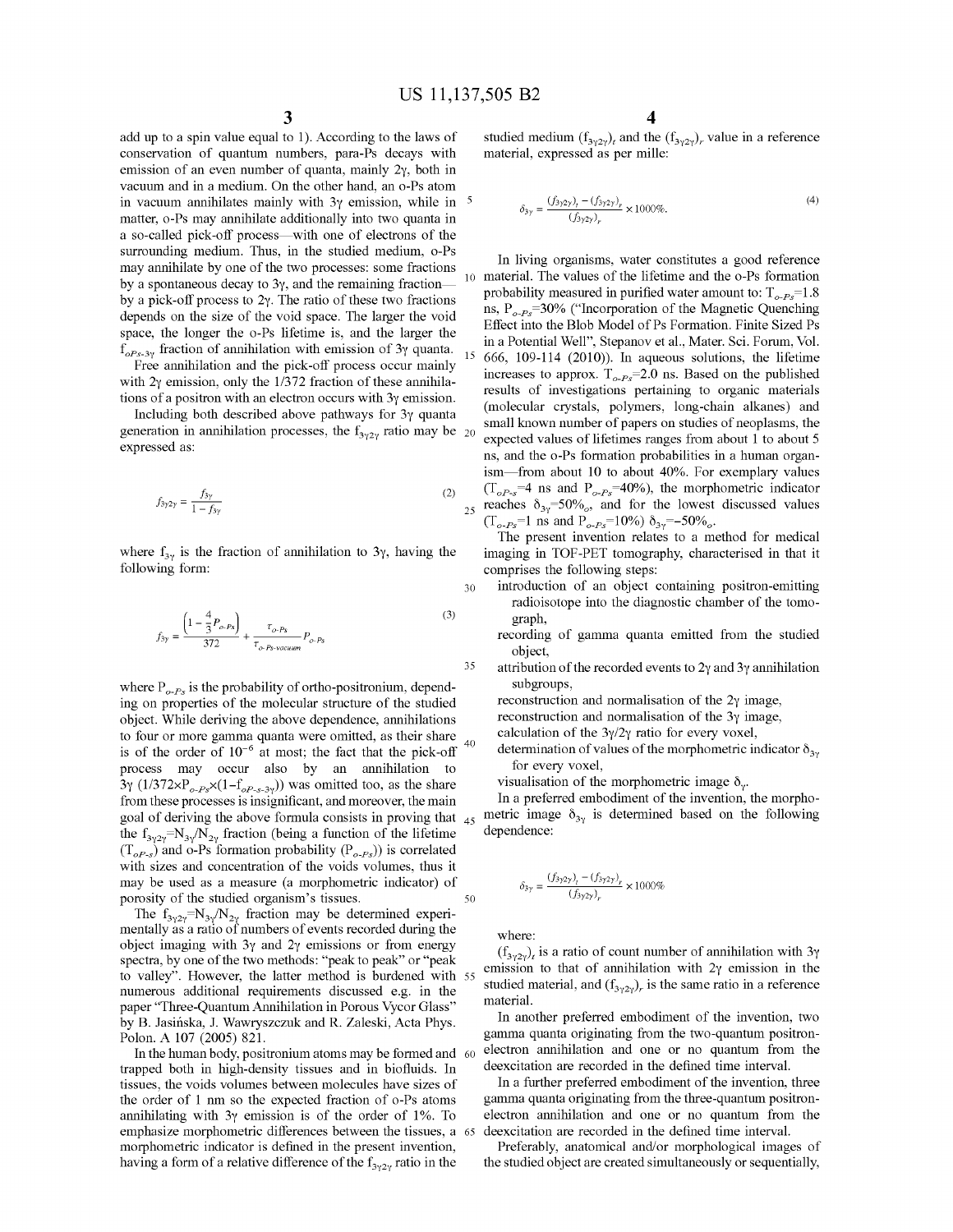15

The invention is show by means of example embodiment <sup>10</sup> may be overlaid onto anatomical or morphological images.<br>
in a drawing, wherein FIG. 1 shows a flow chart of a process<br>
for reconstruction of the  $3\gamma/2\gamma$  fractio

determining the position and time of the reaction in the studied organism and serves as a measure of advance-<br>tomograph of gamma quanta emitted from the studied ment of structural changes in cell on the molecular object. Electric signals from the detectors 110 are read and processed into digital form by a data acquisition system 30 (DAQ) 111, and then they are transmitted in step 112 to a indicator of cell metabolism being defined in PET, and recording device, which processes them in step 113 or stores it provides additional information useful in dia recording device, which processes them in step 113 or stores it provides additional information useful in diagnosing;<br>on a disc. Data acquisition may be performed using method the  $3\gamma/2\gamma$  image does not depend on the ti on a disc. Data acquisition may be performed using method the  $3\gamma/2\gamma$  image does not depend on the time of exami-<br>known in prior art. A processor 113 identifies detectors attion, so it does not need to be corrected for known in prior art. A processor 113 identifies detectors nation, so it does not need to be corrected for the which have recorded the quanta from  $3\gamma$  and  $2\gamma$  annihila- 35 decrease of the radioisotope activity in the st which have recorded the quanta from  $3\gamma$  and  $2\gamma$  annihila- 35 tions, using conventional methods known to persons skilled tions, using conventional methods known to persons skilled object in time, which is of high significance in exami-<br>in the art.<br>nations requiring moving the patient along the scanner

The event is identified as recording of two or more quanta in the defined time interval (e.g. of several nanoseconds).

The events construction of a metabolic image 124 by TOF-PET ceutical to the patient. Thus, the knowledge of the methods 121, 122, 123 known in prior art.

The events classified as 3 $\gamma$  annihilation are used for tical, or its initial construction of (x,y,z) coordinates of the point, in which the  $\delta_{3\gamma}$  value; reconstruction of (x,y,z) coordinates of the point, in which the  $\delta_{3\gamma}$  value;<br>the annihilation has occurred, and the plane of response 45 the morphometric indicator  $\delta_{3\gamma}$  and the SUV indicator (POR) 132. The identification is carried out using a proces-<br>sor 131, by methods known in prior art (e.g. those described examination; in Patent Application No. WO2015/028604). The plane of the  $\delta_{3\gamma}$  morphometric image may be determined using all response is defined as a plane containing point, in which  $3\gamma$  radiopharmaceuticals utilised in the PET interacted with the detectors. In the next step 133, based on  $50$  thus, as opposite to other morphometric indicator the data of 132, a  $3\gamma$  annihilation density image, 133, is known in prior art, it is not limited only the data of 132, a  $3\gamma$  annihilation density image, 133, is reconstructed. reconstructed.<br>The conventional 2 $\gamma$  image obtained in the TOF-PET 124 determining the  $\delta_{xy}$  value does not require recordi

The conventional 2y image obtained in the TOF-PET 124 determining the  $\delta_{3\gamma}$  value does not require recording of a and the 3y image 134 are used by a processor 141 for deexcitation quantum, which leads to an increase i reconstruction of a  $3\gamma/2\gamma$  morphometric image 142. The 55 imaging efficiency while compared to other currently<br>reconstructed images 124, 134, and 142 are visualised in the shown indicators for morphometric imaging;<br>ste the value of the  $\gamma_{3\gamma}$  parameter for every voxel, according to larger the statement is the dependence (4), where the  $f_{3\gamma}$  ratio is determined based topic imaging, provided that these isotopes emit deex-<br>on the cor on the corresponding normalised  $2\gamma$  and  $3\gamma$  images. The 60 citation quanta with various energies.<br>
image is normalised so as to the integral of the values over<br>
all voxels of the normalised  $2\gamma$  image is equal to the of the events in the whole normalised  $3\gamma$  image is equal to 65 the technical solution presented herein. The scope of pro-<br>the total number of  $3\gamma$  annihilations in the imaged part of the tection is not limited to the d

 $5 \hspace{2.5cm} 6$ 

and the obtained morphometric image  $\delta_{3\gamma}$ , is overlaid onto To enhance the diagnostic options, prior to the morpho-<br>the mentioned anatomical and/or morphological images of metric reconstruction 141, the 2 $\gamma$  image 12 than one positron-emitting radioisotope, gamma quanta for <sup>5</sup> morphological images. The latter may be obtained simulta-<br>every radioisotope are recorded respectively. ioisotope are recorded respectively. he is neously or sequentially by the KT or MR tomographic imaging techniques known in prior art. To improve the diagnostic quality, the obtained  $3v/2v$  morphometric images diagnostic quality, the obtained  $3\gamma/2\gamma$  morphometric images

for reconstruction of the  $3\frac{y}{2\gamma}$  fractions of annihilating also the signals originating from deexcitation quanta (if positrons in an exemplary TOF-PET detector. EXAMPLE<br>
For recording of gamma quanta, PET tomographs known<br>
in aging, the two-quantum and three-quantum annihilations<br>
in prior art may be used, consisting of both organic and<br>
in prior art may be used, consisting of bo

- ment of structural changes in cell on the molecular level:
- $\delta_{3\gamma}$  is an additional indicator for SUV—standardised indicator of cell metabolism being defined in PET, and
- nations requiring moving the patient along the scanner<br>to record images of various body parts;
- the defined time interval (e.g. of several nanoseconds). also the  $\delta_{3\gamma}$  indicator value does not depend on time<br>The events classified as  $2\gamma$  annihilation are used for 40 elapsed from the administration of the radiop methods 121, 122, 123 known in prior art. physical or biological half-life of the radiopharmaceu-<br>The events classified as  $3\gamma$  annihilation are used for tical, or its initial activity is not necessary to determine
	-
	-
	-
	-